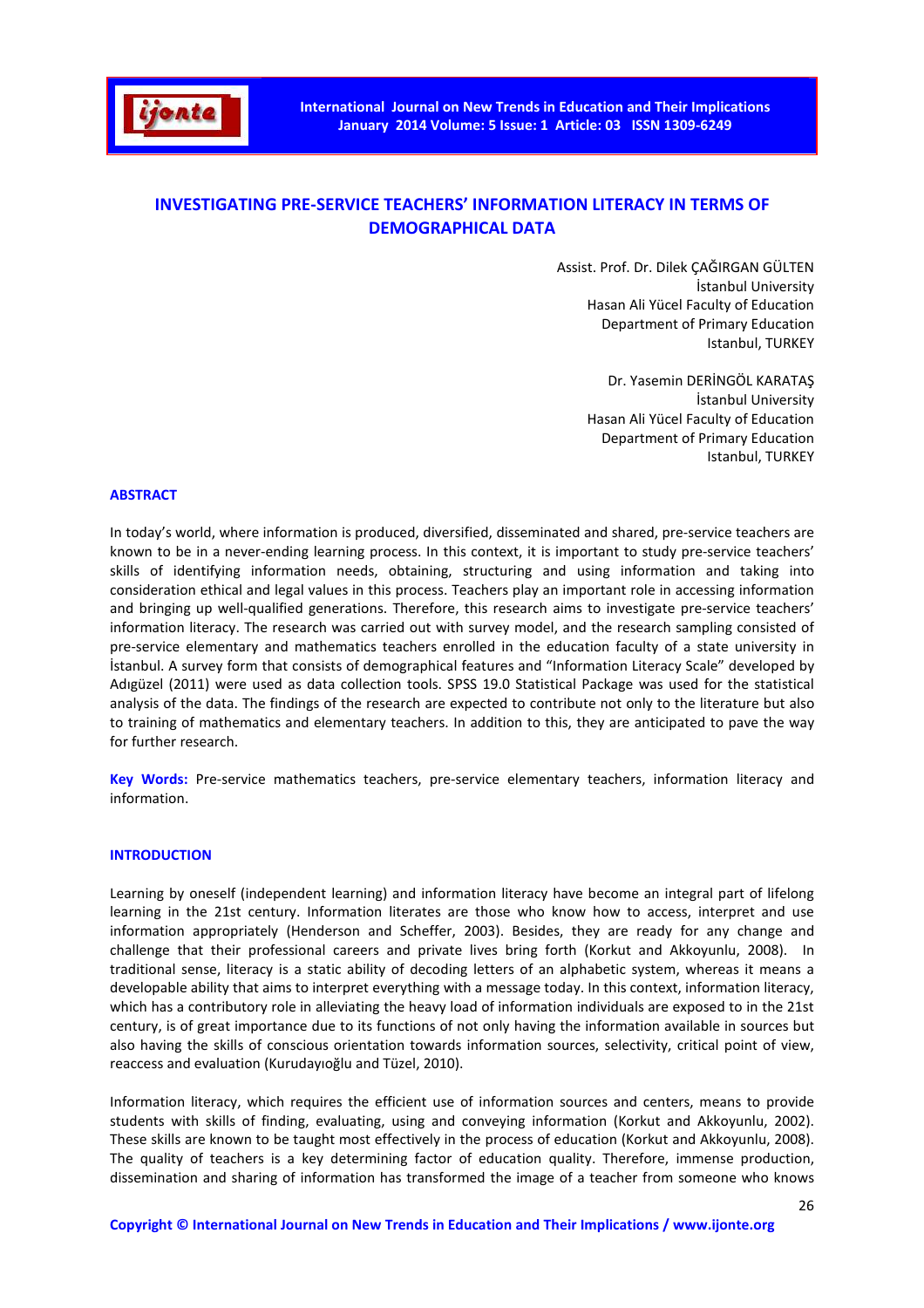

substantially to someone who knows how to access information. Well-qualified teachers are those who are aware of the need for information, know how to access, interpret and learn it and produce new information from what they have learnt and able to use this information to solve the problems (Adıgüzel, 2011). ALA (1989) emphasizes the need for redetermining teacher efficacies so that they embrace information literacy efficacies. Thus, as suggested by Korkut and Akkoyunlu (2008), in order to equip students with skills of information literacy, first of all teachers should have these skills and feel themselves competent.

Prospective teachers are candidates enrolled in teacher training programs of education faculties. Therefore, teachers and teacher candidates need to be information literates in order to improve themselves and guide their students (Akkoyunlu and Kurbanoğlu, 2003; Başaran, 2005; Adıgüzel, 2005). Because, teachers who will enable their students to access, use, produce and convey information help students develop their skills of structuring and using information in order to provide interactive and participatory environments (Korkut and Akkoyunlu, 2008). This research was planned moving from the fact that it is crucial to study prospective teachers' skills of identifying information needs, obtaining, structuring and using information and taking into consideration ethical and legal values. It is a fact that elementary and mathematics teachers play important roles in the learning process of students. Therefore, studying prospective mathematics and elementary teachers' information literacies is expected to contribute not only to the literature but also to training of elementary and mathematics teachers.

#### **Aim**

This research was carried out for the purpose of investigating pre-service teachers' levels of information literacy. In line with this aim, pre-service teachers' levels of information literacy were studied in terms of gender, department (Mathematics Teaching and Elementary Teaching), computer ownership, Internet and email use. Evaluation of the differences among these variables and the relationships between scale subdimensions and total scale scores compose the sub-problems of the research.

## **METHOD**

The research was designed in survey (descriptive-survey) model. Survey model aims to describe the existing situation as it stands in the past or currently (Karasar, 2005).

#### **Research Scope and Sampling**

The scope of the research is limited to pre-service mathematics and elementary teachers studying in İstanbul. The sampling of the research, on the other hand, consists of randomly chosen 90 senior pre-service teachers enrolled at the departments of Mathematics Education and Elementary Education of an education faculty in İstanbul.

#### **Data Collection Tools**

Personal information form (gender – department - computer ownership - Internet and e-mail use) and "Information Literacy Scale" were used as data collection tools. "Information Literacy Scale" developed by Adıgüzel (2011) is a five-point Likert type scale and is composed of 29 questions. The scale consists of the subdimensions of "Information Needs Identification", "Information Access", "Information Use" and "Ethical and Legal Regulations in Information Use". The reliability coefficient of the scale was calculated as .92, whereas it was calculated as .84 in this research. The highest possible score was 145 while the lowest possible score was 29. However, the highest possible score was calculated as 145, the lowest possible score was calculated as 87 and the mean score was calculated as 120.10 in the research.

#### **Data Analysis**

Statistical analyses of the data collected in relation to the research problems were carried out using the SPSS19.0 package program. Independent Group t-Test, Kruskal Wallis and Mann Whitney-U tests were used for the analyses of the data depending on the variables. The relationship between the dependent variables was analysed using the Pearson Product-Moment Correlation Coefficient method.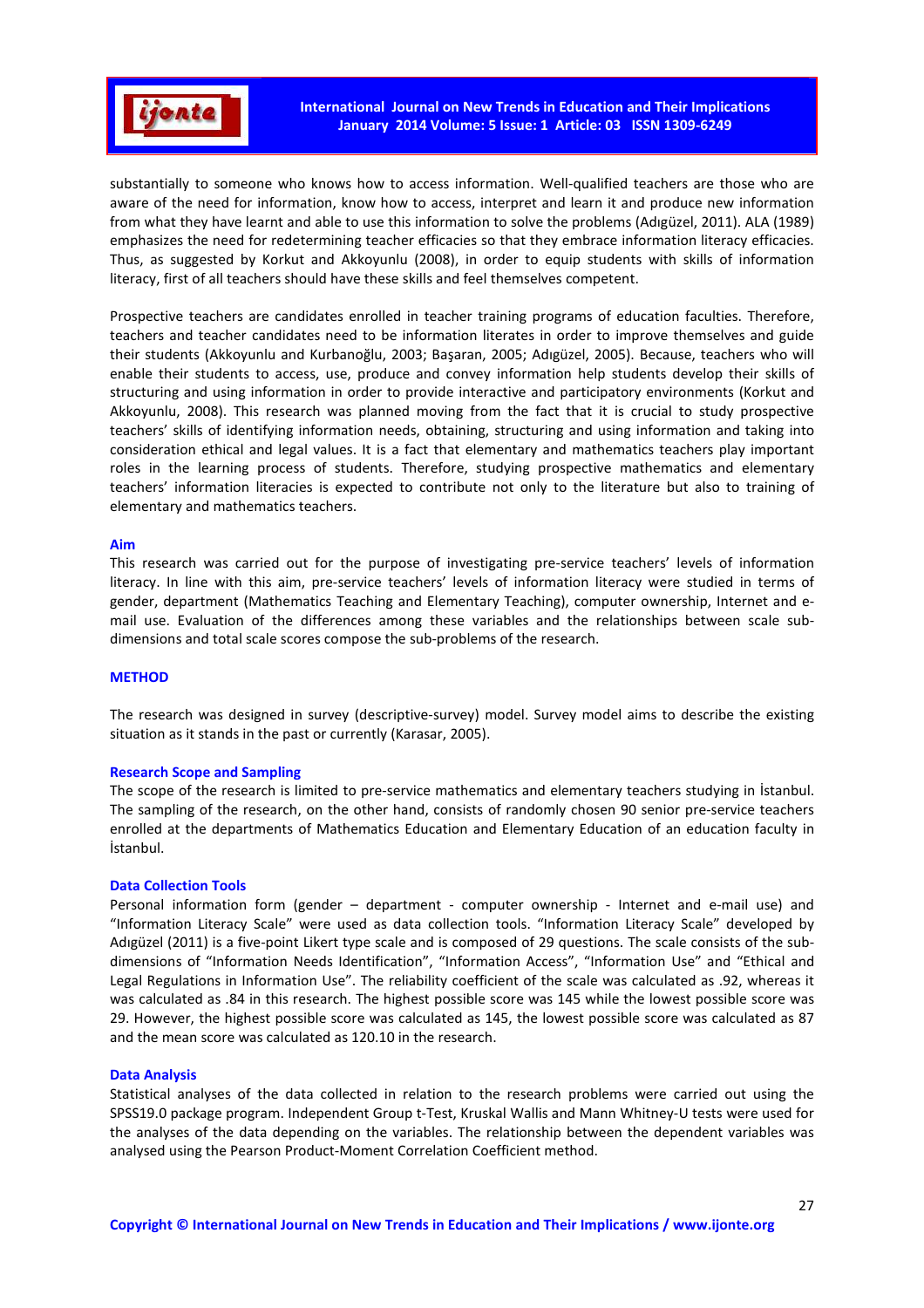

## **FINDINGS**

This section presents the research findings.

| Table 1: Results of the Independent Group t Test Performed to Determine Whether Pre-service Teachers' |  |  |  |  |
|-------------------------------------------------------------------------------------------------------|--|--|--|--|
| "Information Literacy Scale- ILS" Scores Differ or Not in Terms of Gender                             |  |  |  |  |

| <b>Scores</b> | Gender | N  | $\overline{x}$ | S     | sd     | t       | p    |
|---------------|--------|----|----------------|-------|--------|---------|------|
| ILS.          | Female | 58 | 32,82          | 3,59  | 54,415 | $-750$  | ,455 |
| Dimension 1   |        |    |                |       |        |         |      |
|               | Male   | 32 | 33,46          | 4,36  |        |         |      |
| ILS.          | Female | 58 | 45,51          | 4,77  | 51,265 | $-118$  | ,906 |
| Dimension 2   |        |    |                |       |        |         |      |
|               | Male   | 32 | 45,65          | 6,25  |        |         |      |
| ILS.          | Female | 58 | 20,89          | 2,53  | 51,909 | ,790    | ,432 |
| Dimension 3   |        |    |                |       |        |         |      |
|               | Male   | 32 | 20,40          | 3,27  |        |         |      |
| ILS.          | Female | 58 | 20,70          | 3,10  | 64,309 | $-.200$ | ,842 |
| Dimension 4   |        |    |                |       |        |         |      |
|               | Male   | 32 | 20,84          | 3,09  |        |         |      |
| ILS.          | Female | 58 | 119,94         | 12,93 | 53,390 | $-137$  | ,891 |
| Total         |        |    |                |       |        |         |      |
|               | Male   | 32 | 120,37         | 16,07 |        |         |      |
|               |        |    |                |       |        |         |      |

As presented in Table 1, Independent Group t Test was performed to determine the significant difference between the mean ranks of pre-service teachers' "Information Literacy Scale-ILS" sub-dimensions and total scores in terms of gender. As a result of the analysis, no significant difference was detected between preservice teachers' Information Literacy Scale-ILS total scores (t= -,137, p>.05) and the sub-dimensions of Information Needs Identification-Dimension 1 (t= -,750, p>.05), Information Access-Dimension 2 (t= -,118, p>.05), Information Use-Dimension 3 (t= ,790, p>.05) and Ethical and Legal Regulations in Information Use-Dimension 4 (t= -,200, p>.05).

| Table 2: Results of the Independent Group t Test Performed to Determine Whether Pre-service Teachers' |  |  |  |  |  |  |  |  |
|-------------------------------------------------------------------------------------------------------|--|--|--|--|--|--|--|--|
| "Information Literacy Scale-ILS" Scores Differ or Not in Terms of Department                          |  |  |  |  |  |  |  |  |

| <b>Scores</b> | <b>Department</b>  | N  | $\overline{x}$ | S     | sd     | t     | p    |
|---------------|--------------------|----|----------------|-------|--------|-------|------|
| ILS           | <b>Mathematics</b> | 45 | 33,57          | 3,18  | 79,933 | 1,284 | ,203 |
| Dimension 1   |                    |    |                |       |        |       |      |
|               | Elementary         | 45 | 32,53          | 4,42  |        |       |      |
| ILS.          | <b>Mathematics</b> | 45 | 46,22          | 4,65  | 83,601 | 1,173 | ,244 |
| Dimension 2   |                    |    |                |       |        |       |      |
|               | Elementary         | 45 | 44,91          | 5,88  |        |       |      |
| ILS.          | <b>Mathematics</b> | 45 | 21,20          | 2,30  | 79,935 | 1,626 | ,107 |
| Dimension 3   |                    |    |                |       |        |       |      |
|               | Elementary         | 45 | 20,24          | 3,19  |        |       |      |
| <b>ILS</b>    | <b>Mathematics</b> | 45 | 21,44          | 2,45  | 78,860 | 2,162 | ,033 |
| Dimension 4   |                    |    |                |       |        |       |      |
|               | Elementary         | 45 | 20,06          | 3,49  |        |       |      |
| ILS.          | <b>Mathematics</b> | 45 | 122,44         | 11,69 | 80,987 | 1,597 | ,114 |
| Total         |                    |    |                |       |        |       |      |
|               | Elementary         | 45 | 117,75         | 15,84 |        |       |      |
|               |                    |    |                |       |        |       |      |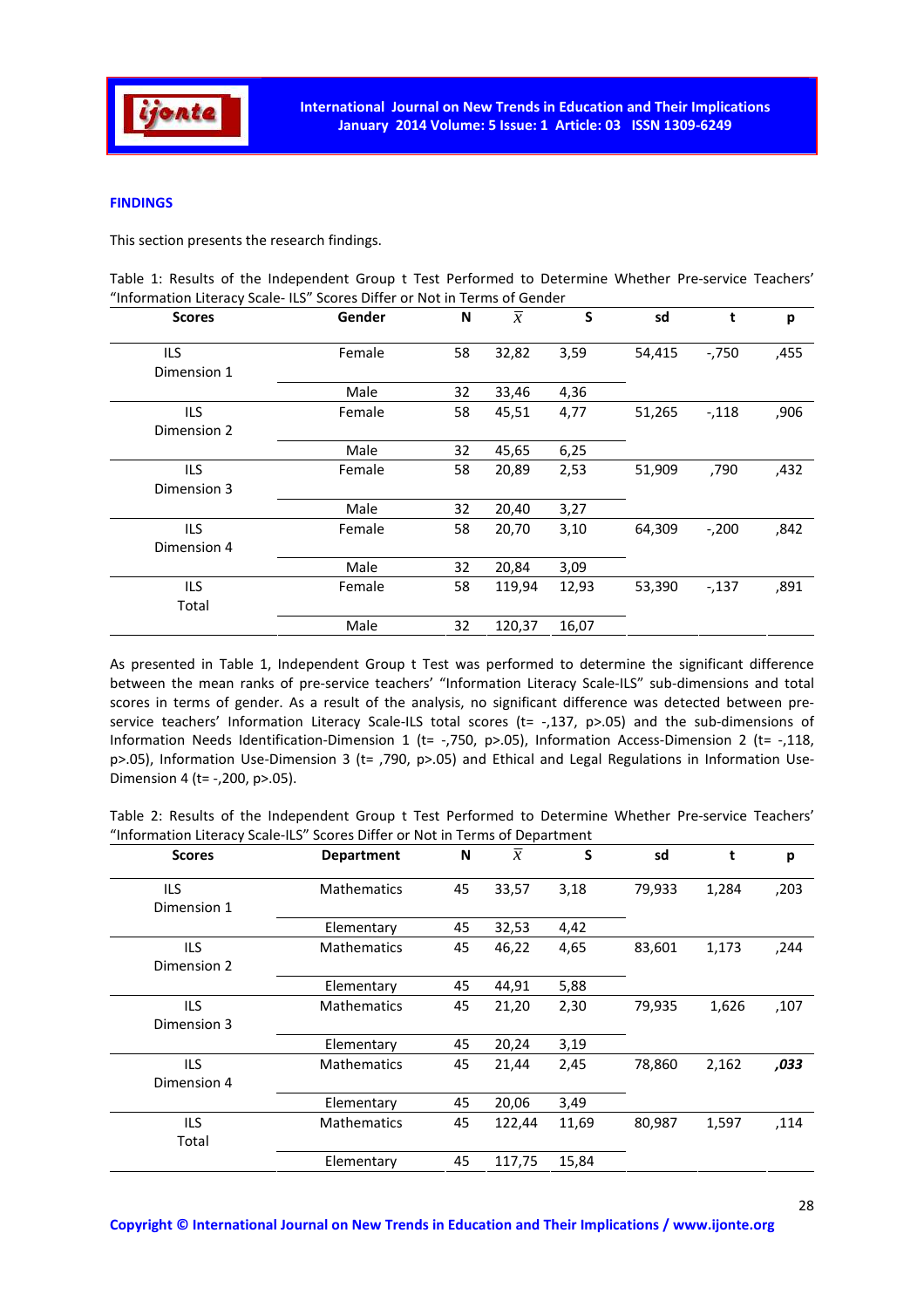

As presented in Table 2, Independent Group t Test was performed to determine the significant difference between the mean ranks of pre-service teachers' "Information Literacy Scale-ILS" sub-dimensions and total scores in terms of department. According to the results of the analysis, there was no significant difference between pre-service teachers' Information Literacy Scale-ILS total scores (t= 1,597, p>.05) and the subdimensions of Information Needs Identification-Dimension 1 (t= 1,284, p>.05), Information Access-Dimension 2 (t= 1,173, p>.05) and Information Use-Dimension 3 (t= 1,626, p>.05). The difference between pre-service teachers' arithmetic means and Ethical and Legal Regulations in Information Use-Dimension 4 (t= 2,162, p<.05) was found to be statistically significant. Accordingly, it can be concluded that pre-service mathematics teachers' scores ( $\bar{x}$  =122,44) are higher than pre-service elementary teachers' scores ( $\bar{x}$  =117,75).

| <b>Scores</b> | <b>Presence of Computer</b> | N  | S.O.  | <b>S.T.</b> | U       | Z        | P    |
|---------------|-----------------------------|----|-------|-------------|---------|----------|------|
| ILS           | Available                   | 82 | 44,62 | 354,00      | 255,500 | $-1,042$ | ,297 |
| Dimension 1   |                             |    |       |             |         |          |      |
|               | Non-available               | 8  | 54,56 | 774,00      |         |          |      |
| ILS           | Available                   | 82 | 44,48 | 346,00      | 244,500 | $-1,193$ | ,233 |
| Dimension 2   |                             |    |       |             |         |          |      |
|               | Non-available               | 8  | 55,94 | 782,00      |         |          |      |
| <b>ILS</b>    | Available                   |    | 45,53 | 334,50      | 325,500 | $-0.037$ | ,971 |
| Dimension 3   |                             |    |       |             |         |          |      |
|               | Non-available               | 8  | 45,19 | 793,50      |         |          |      |
| ILS           | Available                   | 82 | 44,95 | 334,00      | 283,000 | $-0.650$ | ,515 |
| Dimension 4   |                             |    |       |             |         |          |      |
|               | Non-available               | 8  | 51,13 | 794,00      |         |          |      |
| ILS.          | Available                   |    | 44,83 | 345,50      | 273,000 | $-784$   | ,433 |
| Total         |                             |    |       |             |         |          |      |
|               | Non-available               | 8  | 52,38 | 782,50      |         |          |      |

Table 3: Results of the Mann Whitney-U Analysis Perfomed to Determine Whether Pre-service Teachers' "Information Literacy Scale- ILS" Scores Differ or Not in Terms of Computer Ownership

As presented in Table 3, Mann Whitney-U analysis was carried out to determine the significant difference between the mean ranks of pre-service teachers' "Information Literacy Scale-ILS" sub-dimensions and total scores in terms of computer ownership. According to the results of the analysis, there was no significant difference between pre-service teachers' Information Literacy Scale-ILS total scores (z= -,784, p>.05) and the sub-dimensions of Information Needs Identification-Dimension 1 (z= -1,042, p>.05), Information Access-Dimension 2 (z= -1,193, p>.05), Information Use-Dimension 3 (z= -,037, p>.05) and Ethical and Legal Regulations in Information Use-Dimension 4 (z= -,650, p>.05).

| Table 4: Results of the Kruskal Wallis Test Performed to Determine Whether Pre-service Teachers' "Information |  |
|---------------------------------------------------------------------------------------------------------------|--|
| Literacy Scale-ILS Scores" Differ or Not in Terms of Internet Use Frequency                                   |  |

| <b>Scores</b>                                     | <b>Internet</b>          | N  | <b>Mean Rank</b> | Chi-Square | Sd | P    |
|---------------------------------------------------|--------------------------|----|------------------|------------|----|------|
|                                                   | Less than once<br>a week | 11 | 39,27            |            |    |      |
| Dimension of                                      | Once a week              | 08 | 47,75            |            |    |      |
| <b>Information Needs</b><br><b>Identification</b> | Several times a<br>week  | 35 | 50,16            | 2,376      | 3  | ,498 |
|                                                   | Every day                | 36 | 42,38            |            |    |      |
|                                                   | Total                    | 90 |                  |            |    |      |
|                                                   | Less than once<br>a week | 11 | 42,82            |            |    |      |
|                                                   | Once a week              | 08 | 41,06            |            |    |      |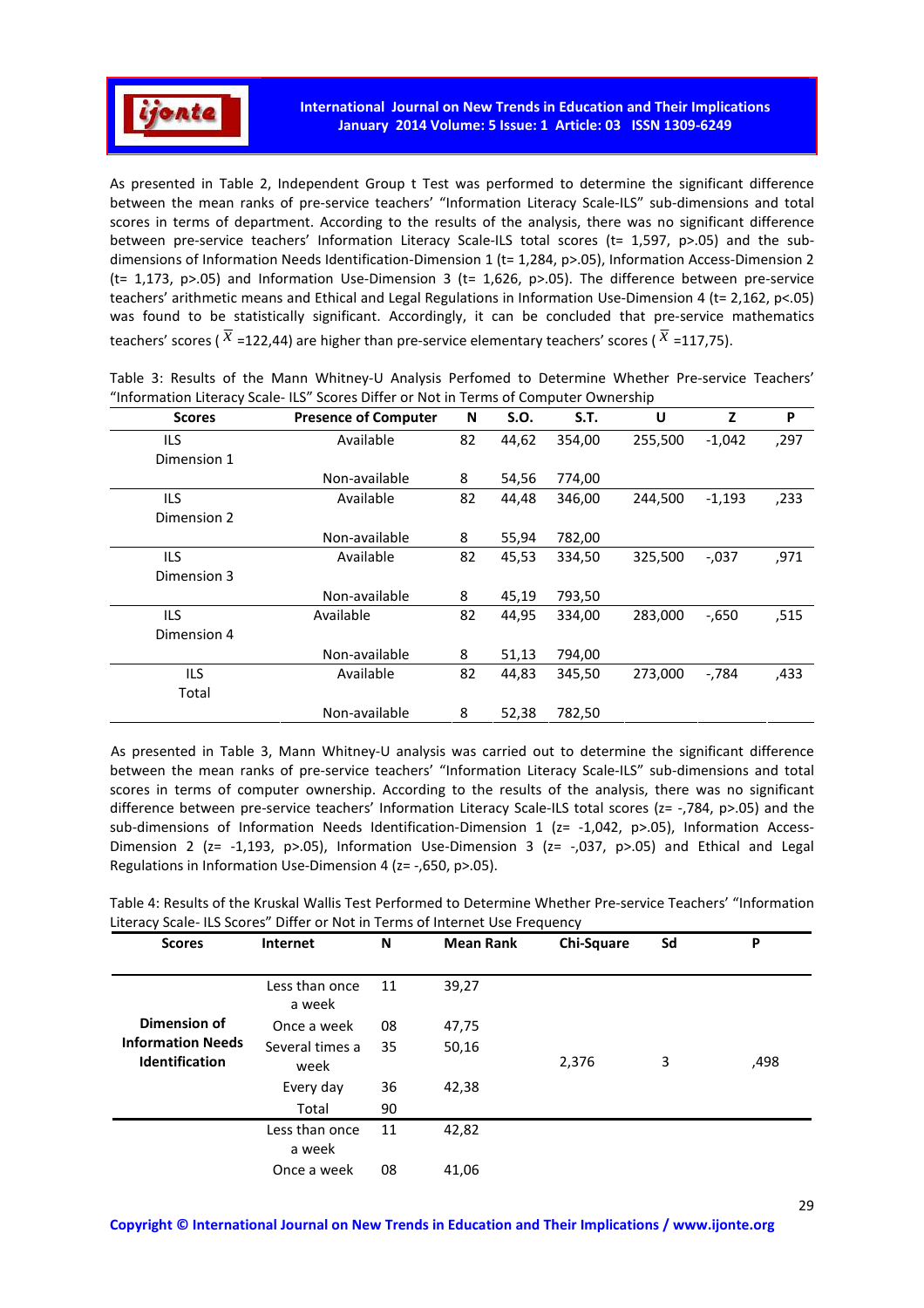

| <b>Dimension of</b>                               | Several times a<br>week  | 35       | 51,37 | 2,966 | 3 | ,397 |
|---------------------------------------------------|--------------------------|----------|-------|-------|---|------|
| <b>Information Access</b>                         | Every day                | 36       | 41,60 |       |   |      |
|                                                   | Total                    | 90       |       |       |   |      |
|                                                   | Less than once<br>a week | 11       | 43,14 |       |   |      |
|                                                   | Once a week              | 08       | 36,81 |       |   |      |
| <b>Dimension of</b><br><b>Information Use</b>     | Several times a<br>week  | 35       | 48,39 | 1,492 | 3 | ,684 |
|                                                   | Every day                | 36       | 45,35 |       |   |      |
|                                                   | Total                    | 90       |       |       |   |      |
|                                                   | Less than once a<br>week | 11       | 38,68 |       |   |      |
|                                                   | Once a week              | 08       | 39,38 |       |   |      |
| <b>Ethical and Legal</b><br><b>Regulations in</b> | Several times a<br>week  | 35       | 51,36 | 3,340 | 3 | ,342 |
| <b>Information Use</b>                            | Every day                | 36       | 43,25 |       |   |      |
|                                                   | Total                    | 90       |       |       |   |      |
|                                                   | Less than once a<br>week | 11       | 38,41 |       |   |      |
|                                                   | Once a week              | 08       | 42,88 |       |   |      |
| <b>Total</b>                                      | Several times a<br>week  | 35       | 51,54 | 3,314 | 3 | ,346 |
| <b>Scores</b>                                     | Every day<br>Total       | 36<br>90 | 42,38 |       |   |      |
|                                                   |                          |          |       |       |   |      |

As presented in Table 4, Kruskal Wallis Test was performed to determine whether "Information Literacy Scale-ILS" scores differ significantly or not in terms of internet use frequency. According to the results of the analysis, there was no significant difference between pre-service teachers' Information Literacy Scale-ILS total scores  $(x^2=3,314, p>05)$  and the sub-dimensions of Information Needs Identification  $(x^2=2,376, p>05)$ , Information Access ( $x^2$  = 2,966, p>.05), Information Use ( $x^2$  = 1,492, p>.05) and Ethical and Legal Regulations in Information Use  $(x^2=3,340, p>0.05)$ .

| <b>Scores</b>                            | E-mail                   | N  | <b>Mean Rank</b> | Chi-Square | Sd | P    |
|------------------------------------------|--------------------------|----|------------------|------------|----|------|
|                                          |                          |    |                  |            |    |      |
|                                          | Never                    | 3  | 9,17             |            |    |      |
|                                          | Less than once a<br>week | 14 | 38,61            |            |    |      |
|                                          | Once a week              | 17 | 43,35            |            | 4  |      |
| Dimension of<br><b>Information Needs</b> | Several times a<br>week  | 38 | 51,87            | 9,404      |    | ,052 |
| <b>Identification</b>                    | Every day                | 18 | 45,50            |            |    |      |
|                                          | Total                    | 90 |                  |            |    |      |
|                                          | Never                    | 3  | 14,00            |            |    |      |

Table 5: Results of the Kruskal Wallis Test Performed to Determine Whether Pre-service Teachers' "Information Literacy Scale-ILS" Scores Differ or Not in Terms of E-mail Use Frequency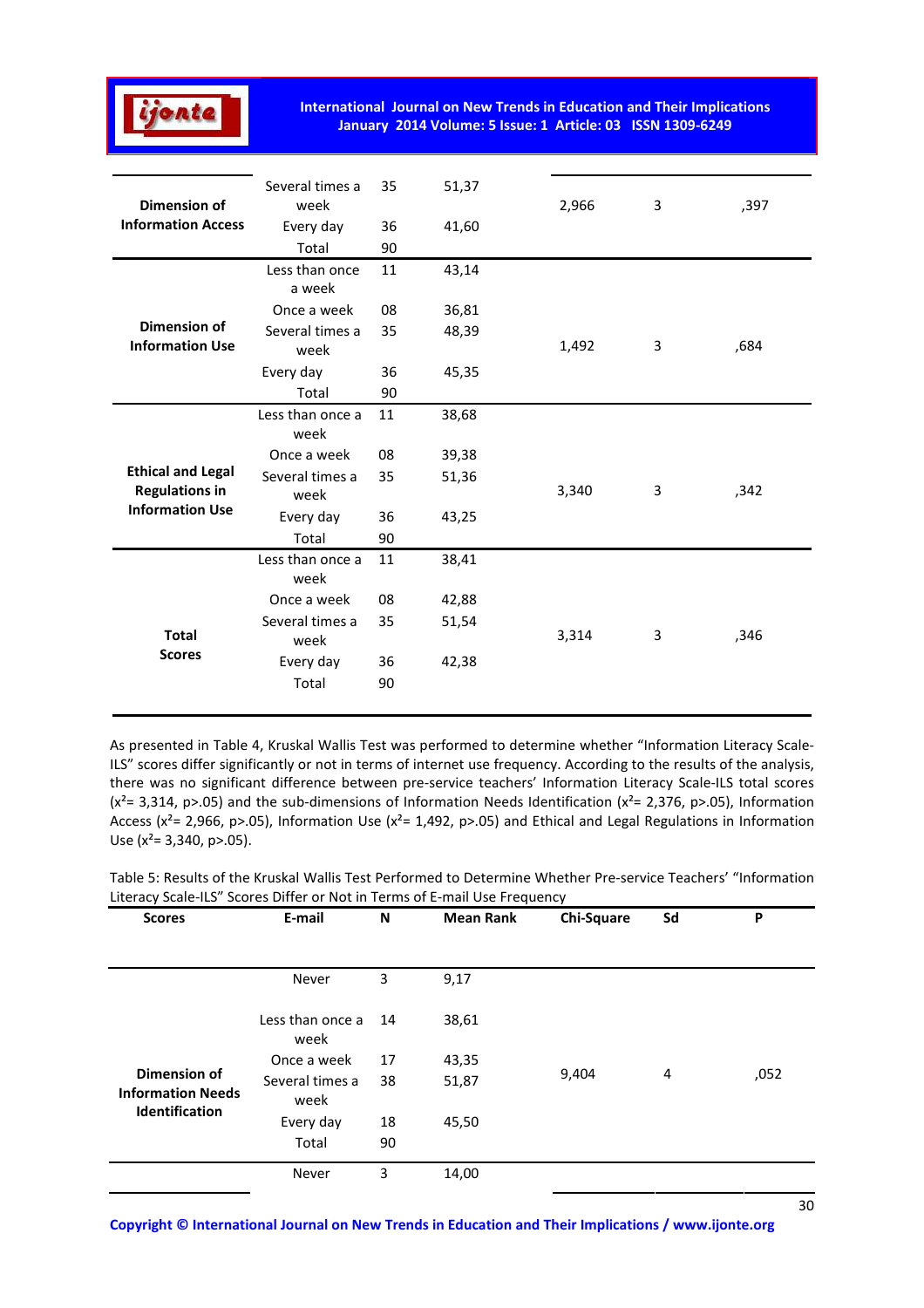

|                                                  | Less than once a<br>week | 14             | 41,07 |        |   |      |
|--------------------------------------------------|--------------------------|----------------|-------|--------|---|------|
|                                                  | Once a week              | 17             | 39,76 |        | 4 |      |
| <b>Dimension of</b><br><b>Information Access</b> | Several times a<br>week  | 38             | 54,80 | 11,390 |   | ,023 |
|                                                  | Every day                | 18             | 39,97 |        |   |      |
|                                                  | Total                    | 90             |       |        |   |      |
| <b>Dimension of</b><br><b>Information Use</b>    | Never                    | $\overline{3}$ | 28,83 |        |   |      |
|                                                  | Less than once a<br>week | 14             | 38,21 |        |   |      |
|                                                  | Once a week              | 17             | 45,47 | 7,231  | 4 | ,124 |
|                                                  | Several times a<br>week  | 38             | 52,96 |        |   |      |
|                                                  | Every day                | 18             | 42,28 |        |   |      |
|                                                  | Total                    | 90             |       |        |   |      |
|                                                  | Never                    | $\overline{3}$ | 4,50  |        |   |      |
|                                                  | Less than once a<br>week | 14             | 38,21 |        |   |      |
| <b>Ethical and Legal</b>                         | Once a week              | 17             | 45,47 | 12,312 | 4 | ,015 |
| <b>Regulations in</b><br><b>Information Use</b>  | Several times a<br>week  | 38             | 52,96 |        |   |      |
|                                                  | Every day                | 18             | 42,28 |        |   |      |
|                                                  | Total                    | 90             |       |        |   |      |
|                                                  | Never                    | $\overline{3}$ | 7,00  |        |   |      |
|                                                  | Less than once a<br>week | 14             | 38,64 |        |   |      |
| <b>Total Scores</b>                              | Once a week              | 17             | 41,44 | 13,127 | 4 | ,011 |
|                                                  | Several times a<br>week  | 38             | 54,70 |        |   |      |
|                                                  | Every day                | 18             | 41,67 |        |   |      |
|                                                  | Total                    | 90             |       |        |   |      |

As shown in Table 5, Kruskal Wallis Test was performed to determine whether "Information Literacy Scale-ILS" scores differ significantly or not in terms of e-mail use frequency. According to the results of the analysis, there was no statistically significant difference between pre-service teachers' Information Literacy Scale-ILS subdimensions of Information Needs Identification ( $x^2 = 9,404$ , p>.05) and Information Use ( $x^2 = 7,231$ , p>.05). On the other hand, there was a statistically significant difference between the sub-dimension scores of Information Access ( $x^2$ = 11,390, p<.05) and Ethical and Legal Regulations in Information Use ( $x^2$ = 12,312, p<.05) and total scores ( $x^2$ = 13,127, p<.05).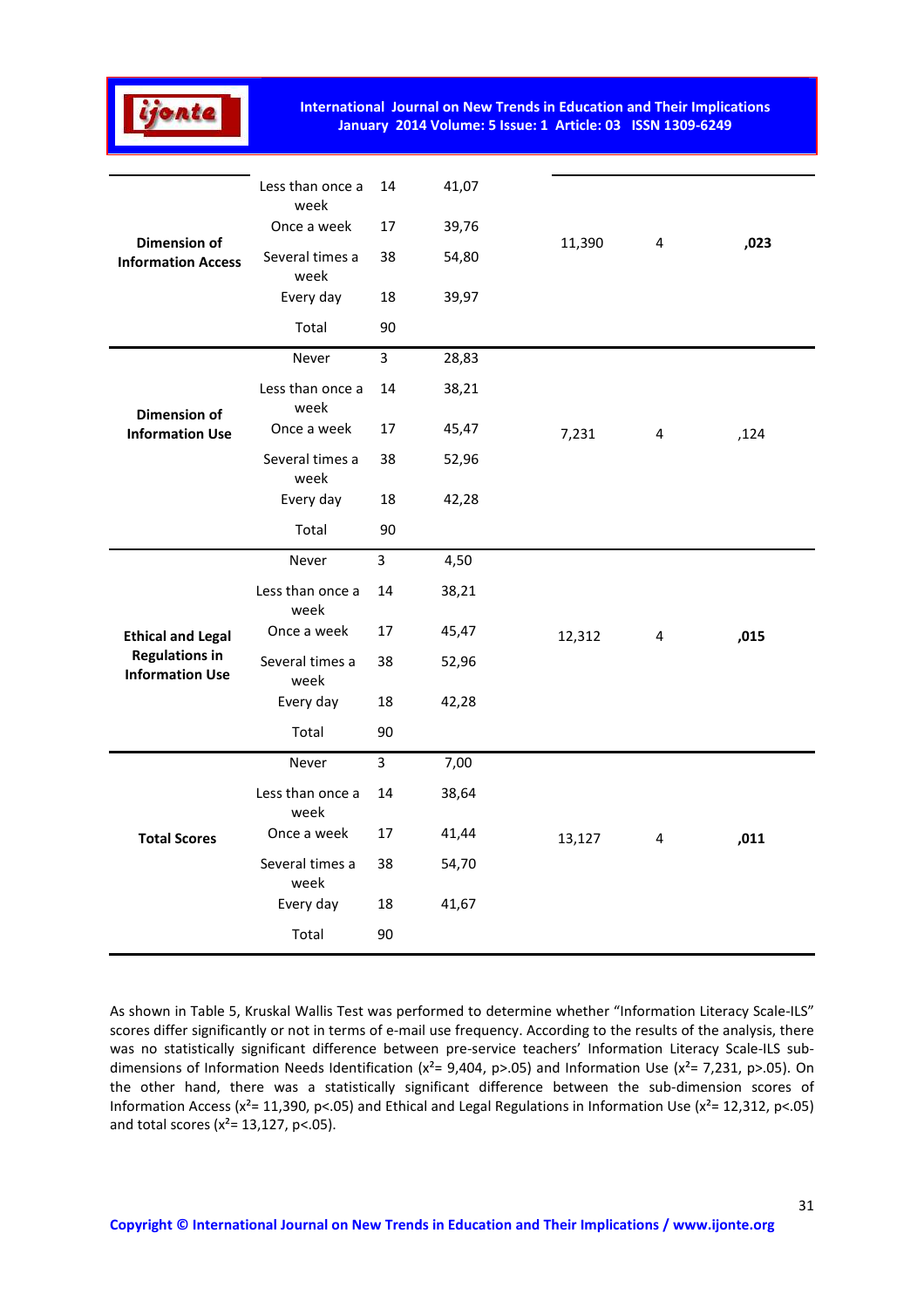

Later, complementary statistical methods were performed to find the source of significant difference between the groups. Since there is not a specific test technique for this purpose, binary comparisons were performed with the non-parametric Mann Whitney-U Analysis.

Table 6: Results of the Mann Whitney-U Analysis Performed to Determine the Source of Significant Difference Between the Mean Ranks of Pre-service Teachers' "Information Literacy Scale- ILS" Scores in Terms of E-mail Use Frequency

|                                            | <b>E-mail Use Frequency</b> |        | S.O.  | S.T.    | U       | Z        | P    |
|--------------------------------------------|-----------------------------|--------|-------|---------|---------|----------|------|
| <b>Scores</b>                              | Never                       | N<br>3 | 3,50  | 10,50   | 4,500   | $-2,130$ | ,032 |
|                                            | Less than once a week       | 14     | 10,18 | 142,50  |         |          |      |
|                                            | Never                       | 3      | 5,83  | 17,50   | 11,500  | $-1,488$ | ,146 |
|                                            | Once a week                 | 17     | 11,32 | 192,50  |         |          |      |
|                                            | Never                       | 3      | 5,50  | 16,50   | 10,500  | $-2,339$ | ,013 |
|                                            | Several times a week        | 38     | 22,22 | 844,50  |         |          |      |
| Dimension of Information Access            | Never                       | 3      | 5,17  | 15,50   | 9,500   | $-1,775$ | ,080 |
|                                            | Every day                   | 18     | 11,97 | 215,50  |         |          |      |
|                                            | Less than once a week       | 14     | 16,25 | 227,50  | 115,500 | $-141$   | ,891 |
|                                            | Once a week                 | 17     | 15,79 | 268,50  |         |          |      |
|                                            | Less than once a week       | 14     | 20,11 | 281,50  | 176,500 | $-1,865$ | ,062 |
|                                            | Several times a week        | 38     | 28,86 | 1096,50 |         |          |      |
|                                            | Less than once a week       | 14     | 17,04 | 238,50  | 118,500 | $-292$   | ,779 |
|                                            | Every day                   | 18     | 16,08 | 289,50  |         |          |      |
|                                            | Once a week                 | 17     | 21,76 | 370,00  | 217,000 | $-1,940$ | ,052 |
|                                            | Several times a week        | 38     | 30,79 | 1170,00 |         |          |      |
|                                            | Once a week                 | 17     | 17,88 | 304,00  | 151,000 | $-0.067$ | ,961 |
|                                            | Every day                   | 18     | 18,11 | 326,00  |         |          |      |
|                                            | Several times a week        | 38     | 31,43 | 1194,50 | 230,500 | $-1,969$ | ,049 |
|                                            | Every day                   | 18     | 22,31 | 401,50  |         |          |      |
|                                            | Never                       | 3      | 2,67  | 8,00    | 2,000   | $-2,531$ | ,012 |
| nical and Legal Regulations in Information | Less than once a week       | 14     | 10,36 | 145,00  |         |          |      |
|                                            | Never                       | 3      | 2,33  | 7,00    | 1,000   | $-2,641$ | ,004 |
|                                            | Once a week                 | 17     | 11,94 | 203,00  |         |          |      |
|                                            | Never                       | 3      | 2,50  | 7,50    | 1,500   | $-2,818$ | ,000 |
|                                            | Several times a week        | 38     | 22,46 | 853,50  |         |          |      |
|                                            | Never                       | 3      | 3,00  | 9,00    | 3,000   | $-2,424$ | ,011 |
|                                            | Every day                   | 18     | 12,33 | 222,00  |         |          |      |
|                                            | Less than once a week       | 14     | 14,32 | 200,50  | 95,500  | $-0.980$ | ,356 |
|                                            | Once a week                 | 17     | 17,38 | 295,50  |         |          |      |
| ٷ                                          | Less than once a week       | 14     | 20,29 | 284,00  | 179,000 | $-1,844$ | ,065 |
|                                            | Several times a week        | 38     | 28,79 | 1094,00 |         |          |      |
|                                            | Less than once a week       | 14     | 15,75 | 220,50  | 115,500 | $-0.411$ | ,694 |
|                                            | Every day                   | 18     | 17,08 | 307,50  |         |          |      |
|                                            | Once a week                 | 17     | 24,44 | 415,50  | 262,500 | $-1,122$ | ,262 |
| Dimension of Etl                           | Several times a week        | 38     | 29,59 | 1124,50 |         |          |      |
|                                            | Once a week                 | 17     | 18,71 | 318,00  | 141,000 | $-402$   | ,708 |
|                                            | Every day                   | 18     | 17,33 | 312,00  |         |          |      |
|                                            | Several times a week        | 38     | 30,62 | 1163,50 | 261,500 | $-1,433$ | ,152 |
|                                            | Every day                   | 18     | 24,03 | 432,50  |         |          |      |
|                                            | Never                       | 3      | 3,00  | 9,00    | 3,000   | $-2,290$ | ,021 |
| $\frac{a}{2}$<br>Total                     | Less than once a week       | 14     | 10,29 | 144,00  |         |          |      |
|                                            | Never                       | 3      | 4,00  | 12,00   | 6,000   | $-2,070$ | ,040 |
|                                            |                             |        |       |         |         |          |      |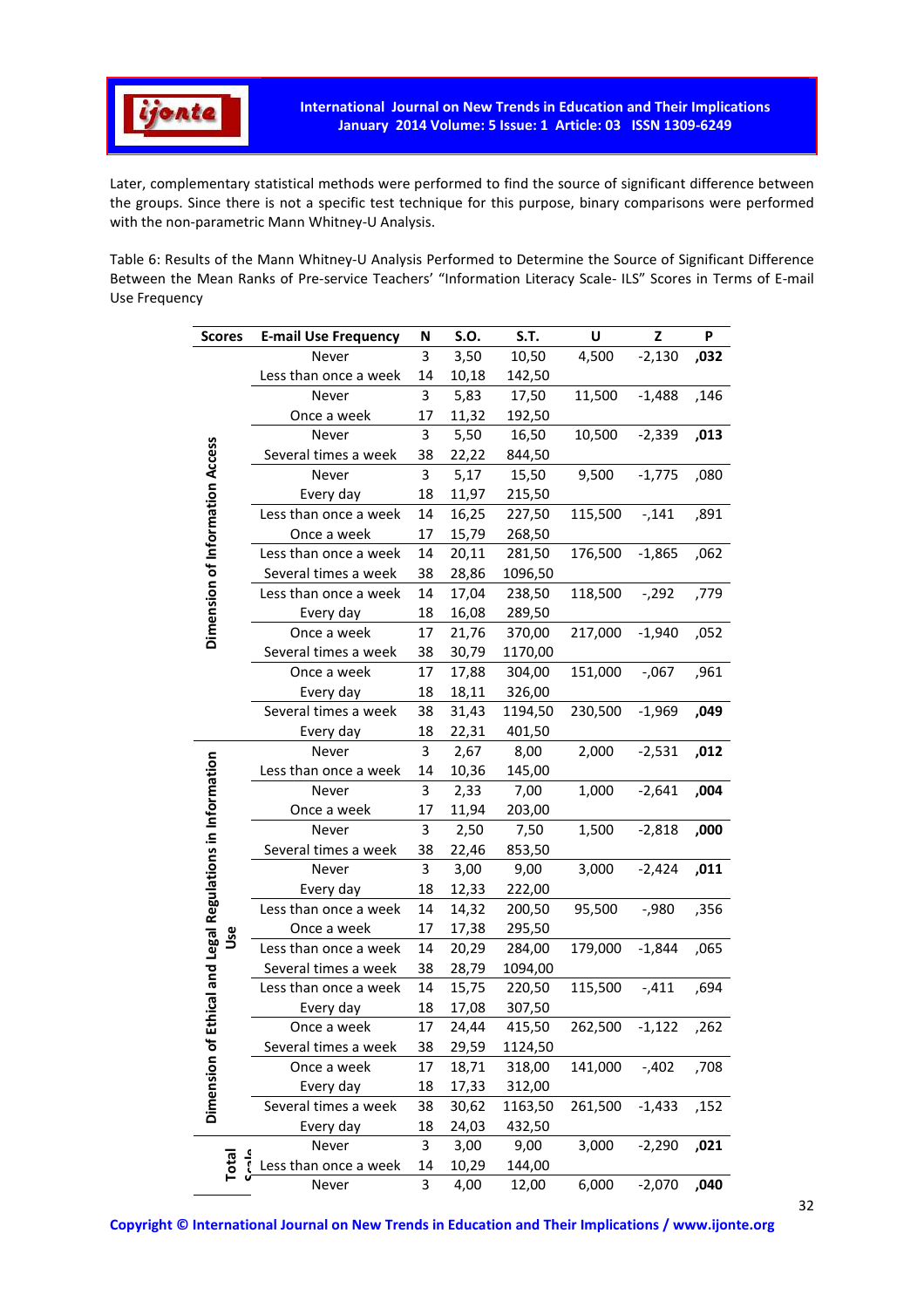

| Once a week           | 17 | 11,65 | 198,00  |         |          |      |
|-----------------------|----|-------|---------|---------|----------|------|
| Never                 | 3  | 3,00  | 9,00    | 3,000   | $-2,721$ | ,001 |
| Several times a week  | 38 | 22,42 | 852,00  |         |          |      |
| Never                 | 3  | 3,00  | 9,00    | 3,000   | $-2,424$ | ,011 |
| Every day             | 18 | 12,33 | 222,00  |         |          |      |
| Less than once a week | 14 | 15,18 | 212,50  | 107,500 | -,458    | .653 |
| Once a week           | 17 | 16,68 | 283,50  |         |          |      |
| Less than once a week | 14 | 19,82 | 277,50  | 172,500 | $-1,947$ | ,052 |
| Several times a week  | 38 | 28,96 | 1100,50 |         |          |      |
| Less than once a week | 14 | 15,86 | 222,00  | 117,000 | -,345    | ,750 |
| Every day             | 18 | 17,00 | 306,00  |         |          |      |
| Once a week           | 17 | 22,21 | 377,50  | 224,500 | $-1,802$ | ,071 |
| Several times a week  | 38 | 30,59 | 1162,50 |         |          |      |
| Once a week           | 17 | 17,91 | 304,50  | 151,500 | $-.050$  | .961 |
| Every day             | 18 | 18,08 | 325,50  |         |          |      |
| Several times a week  | 38 | 31,22 | 1186,50 | 238,500 | $-1,829$ | ,067 |
| Every day             | 18 | 22,75 | 409,50  |         |          |      |

As presented in Table 6, Mann Whitney-U analysis was performed to find out the source of significant difference between the mean ranks of the "Information Literacy Scale-ILS" total scores and the subdimensions of Information Access and Ethical and Legal Regulations in Information Use in terms of e-mail use frequency. According to the results of the analysis, a significant difference was detected in the sub-dimension of Information Access between pre-service teachers who never use e-mails and those who use e-mails less than once a week: in favor of pre-service teachers who use e-mail less than once a week (z= -2,130; p<.05); between those who never use e-mail and those who use e-mail several times a week: in favor of those who use e-mail several times a week (z= -2,339; p<.05); between pre-service teachers who use e-mail several times a week and those who use e-mail every day: in favor of those who use e-mail several times a week (z= -1,969; p<.05).

A significant difference took place in the sub-dimension of Ethical and Legal Regulations in Information Use between pre-service teachers who never use e-mail and those who use e-mail less than once a week: in favor of those who use e-mail less than once a week (z=-2,531; p<.05); between those who never use e-mail and those who use e-mail once a week: in favor of those who use e-mail once a week ( $z=-2,641$ ;  $p<.05$ ); between those who never use e-mail and those who use e-mail several times a week: in favor of those who use e-mail several times a week (z=-2,818; p<.01) and between those who never use e-mail and those who use e-mail every day: in favor of those who use e-mail every day (z=-2,424; p<.05).

With respect to total scale scores, a significant difference was detected between pre-service teachers who never use e-mail and who use e-mail less than once a week: in favor of those who use e-mail less than once a week (z=-2,290; p<.05); between those who never use e-mail and who use e-mail once a week: in favor of those who use e-mail once a week (z=-2,070; p<.05); between those who never use e-mail and who use e-mail several times a week: in favor of those who use e-mail several times a week (z=-2,721; p<.01) and between those who never use e-mail and who use e-mail every day: in favor of those who use e-mail every day (z=- 2,424; p<.05).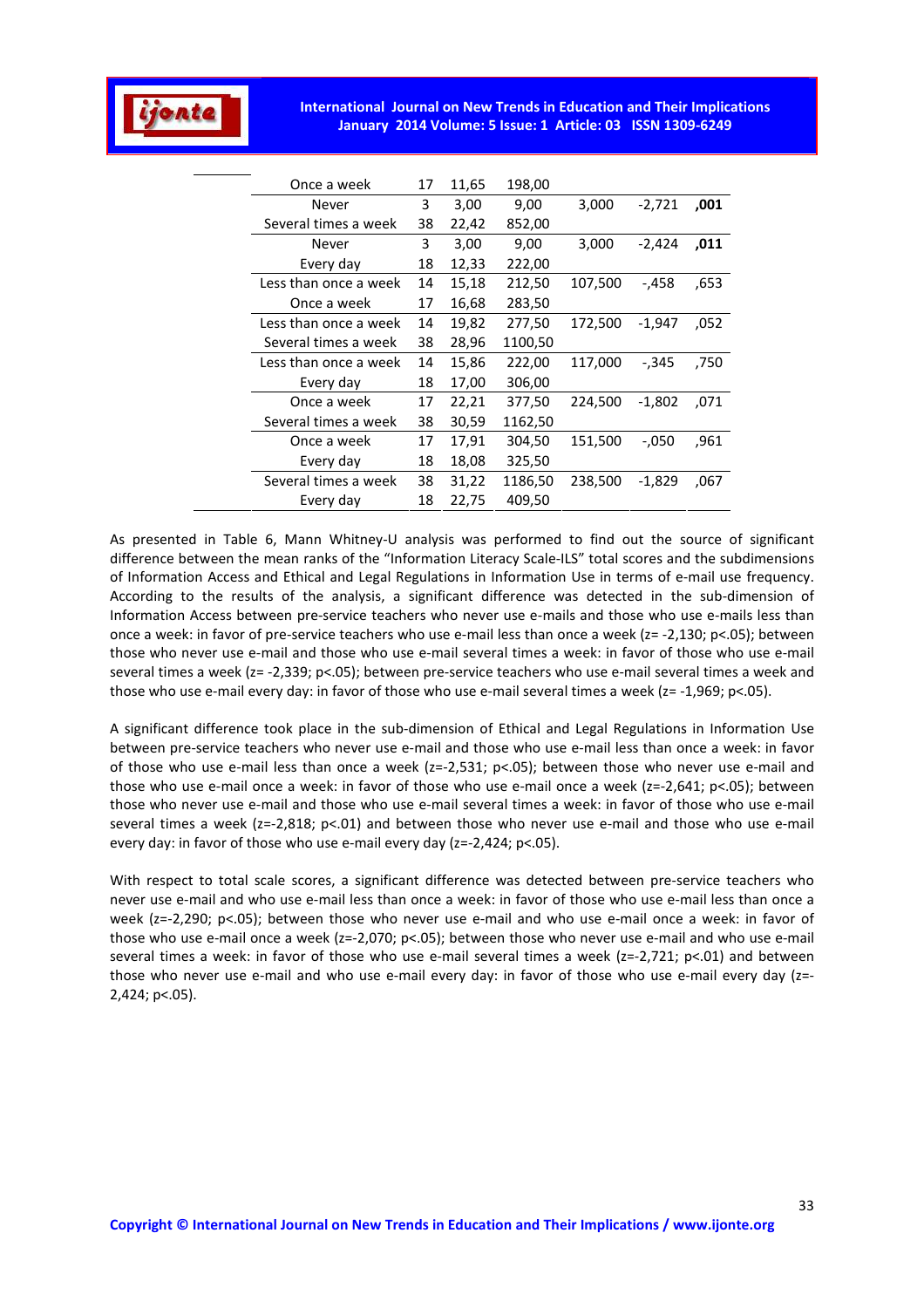

Table 7: Results of the Pearson Product-Moment Correlation Analysis Performed to Determine the Relationship Between Pre-service Teachers' "Information Literacy Scale-ILS" Total Scores and Dimension Scores

| <b>Variables</b>                                                                                     | N  |      | P    |  |
|------------------------------------------------------------------------------------------------------|----|------|------|--|
| <b>Total Scale Scores</b><br>Dimension of Information Needs Identification                           | 90 | ,928 | ,000 |  |
| <b>Total Scale Scores</b><br><b>Dimension of Information Access</b>                                  | 90 | ,977 | ,000 |  |
| <b>Total Scale Scores</b><br>Dimension of Information Use                                            | 90 | ,907 | ,000 |  |
| <b>Total Scale Scores</b><br>Dimension of Ethical and Legal Regulations in Information<br><b>Use</b> | 90 | ,877 | ,000 |  |

As shown in Table 7, a positively significant relationship was detected between pre-service teachers' Information Literacy Scale-ILS total scores and the sub-dimension scores of Information Needs Identification (r=,928; p<.01), Internet Access (r=,977; p<.01), Information Use (r=,907; p<.01) and Ethical and Legal Regulations in Information Use (r=,877; p<.01).

#### **CONCLUSION AND DISCUSSION**

As a result of the research findings, there was not a statistically significant difference between pre-service teachers' Information Literacy Scale-ILS total scores and sub-dimension scores of Information Needs Identification, Information Access, Information Use, and Ethical and Legal Regulations in Information Use in terms of gender, computer ownership and internet use frequency. Pre-service mathematics teachers' scores were higher than the scores of pre-service elementary teachers in terms of department in the sub-dimension of Ethical and Legal Regulations in Information Use. Another finding is that pre-service teachers' Information Literacy Scale-ILS total scores and sub-dimension scores of Information Access, Ethical and Legal Regulations in Information Use differed significantly in terms of e-mail use frequency. The difference was in favor of those who used e-mail more frequently. The last finding is that there was a positively significant relationship between pre-service teachers' Information Literacy Scale-ILS total scores and the total scores they got from the subdimensions of Information Needs Identification, Information Access, Information Use and Ethical and Legal Regulations in Information Use.

According to the research results, it can be concluded that pre-service teachers' levels of information literacy are not relevant to gender and female and male pre-service teachers have similar levels of literacy. The researches by Korkut and Akkoyunlu (2008), Ata and Baran (2011), Usluel (2006), Kahyaoğlu (2011) also support this finding. The research by Kahyaoğlu (2011) also supports the finding that pre-service teachers' levels of information literacy do not differ in terms of computer ownership and internet use frequency. On the other hand, Ata and Baran (2011) found out that self-efficacy perceptions of information literacy differed significantly in terms of computer ownership and internet use frequency. Generally speaking, it can be concluded that pre-service teachers in the sampling have high levels of information literacy and hence, their information literacy levels are not influenced by these variables.

Another finding is that pre-service teachers' e-mail use frequency differentiated with respect to the dimensions of Information Access, Ethical and Legal Regulations in Information Use, and total scale scores. Accordingly, it can be said that pre-service teachers in the sampling use e-mail in order to access information and pay attention to ethical regulations. According to Akkoyunlu and Yılmaz (2005), as pre-service teachers' skills of information literacy increase, the frequency of Internet use increases as well. Therefore, the differences in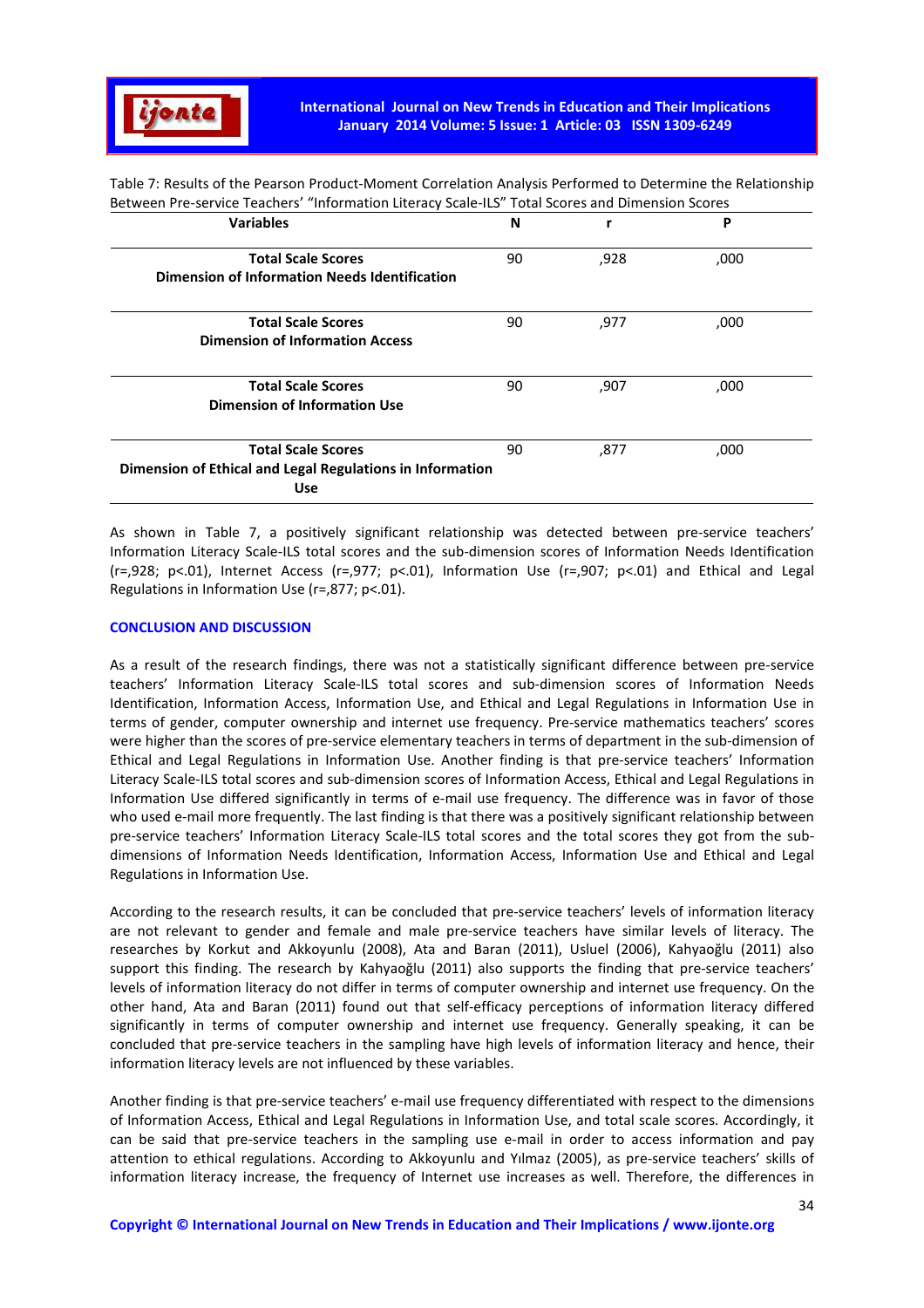

information literacy levels in terms of e-mail use frequency would have been expected to occur in terms of internet use frequency, too. As suggested by Atav et al. (2006), pre-service teachers use the Internet to do research and assignments in their daily life. In this context, students' e-mail use can be said to be relevant to their internet use. Actually, it can be concluded that students use the internet to e-mail and thus, to access information. However, the fact that there was not any difference in the sub-dimensions of Information Needs Identification and Information Use has been evaluated as a controversial finding.

The finding regarding pre-service teachers' information literacy levels in terms of department has been interpreted as that it was due to the courses taken in mathematics education program. However, this finding has been viewed as controversial due to lack of similar research. On the other hand, a positively significant relationship was identified between pre-service teachers' total and sub-dimension scores of the Information Literacy Scale-ILS. That means pre-service teachers' information literacies grow as their activities regarding Information Needs Identification, Information Access, Information Use and Ethical and Legal Regulations in Information Use increase.

As is known, it will be possible to train well-qualified teachers when the characteristics necessary for teachers are integrated into teacher training programs. Therefore, standards of quality pertaining to the realms of new literacy have to be determined in order to equip teachers with efficacies such as information literacy. Teachers' endurance to ever-increasing information is ensured by learning how to access information rather than learning a great load of information. Thus, teachers should be trained as literates in many fields, particularly in information literacy (Adıgüzel, 2005). In line with this aim, the following suggestions can be put forward for further research and researchers:

- Pre-service teachers' information literacies can be studied qualitatively in the dimensions of information needs identification and information use.
- Pre-service teachers' information literacies can be studied in terms of grade levels and departments in education faculties.
- The relationship between information literacies and Internet&e-mail use frequency can be investigated in terms of different variables.
- Since this research is limited to senior pre-service math and elementary teachers studying in İstanbul, it can further be conducted with a broader scope and sampling.
- Quantitative and qualitative researches could be carried out to investigate pre-service teachers' information literacies taking into consideration other variables.

**IJONTE's Note:** This article is the revised form of the paper presented at the International Conference on New Trends in Education - ICONTE-2013 on 25-27 April 2013, Antalya, Turkey.

## **BIODATA AND CONTACT ADDRESSES OF AUTHORS**



Assist. Prof. Dr. Dilek ÇAĞIRGAN GÜLTEN currently employed as an Assistant Professor at Istanbul University, Hasan Ali Yücel Faculty of Education, Department of Mathematics Education. She is specifically interested in contemporary approaches in instruction, approaches and techniques of teaching, creative drama, curriculum evaluation, lifelong learning, perceptual learning styles, individual differences in learning, the teaching of mathematics and learning of mathematics.

Assist. Prof. Dr. Dilek ÇAĞIRGAN GÜLTEN Istanbul University, Hasan Ali Yücel Faculty of Education Department of Primary Education, Istanbul, TURKEY Tel: 0212 440 00 00/26064 E. Mail: dilek.cgulten@gmail.com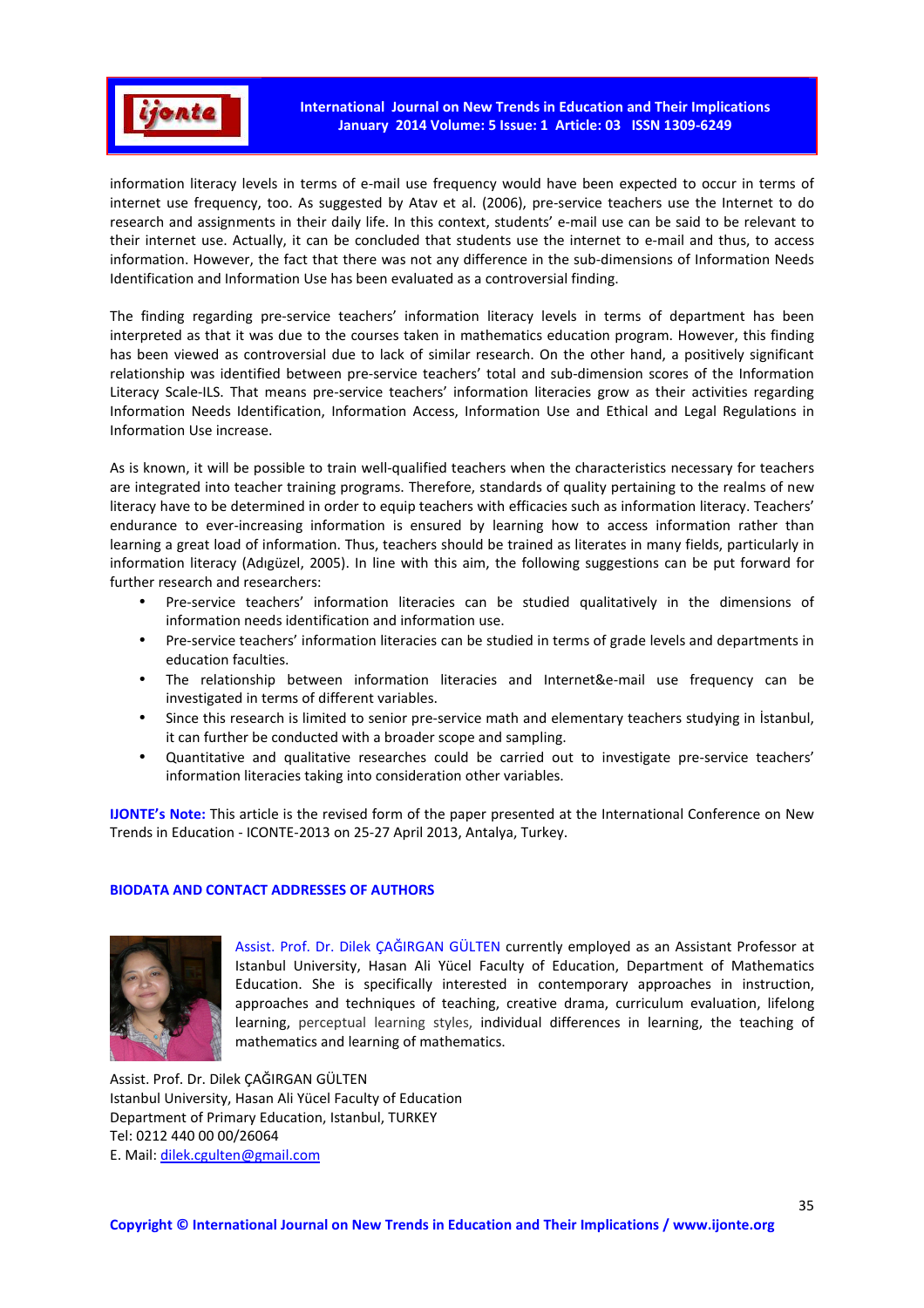



Research Assistant Dr. Yasemin DERİNGÖL KARATAŞ employed as a Research Assistant at Istanbul University, Hasan Ali Yücel Faculty of Education, Department of Mathematics Education and Primary School Teacher Training Program. She is specifically interested in gifted education, creativity in mathematics, approaches and techniques of teaching, curriculum evaluation, individual differences in learning, the teaching of mathematics, and learning of mathematics.

Dr. Yasemin DERİNGÖL KARATAŞ Istanbul University, Hasan Ali Yücel Faculty of Education Department of Primary Education, Istanbul, TURKEY Tel: 0212 440 00 00/26064 E. Mail: yderingl@gmail.com

#### **REFERENCES**

Adıgüzel, A. (2005). Avrupa Birliğine Uyum Sürecinde Öğretmen Niteliklerinde Yeni Bir Boyut: Bilgi Okuryazarlığı [A New Dimension of Teacher Qualities During Adaptation Process to European Union: Information Literacy], *Milli Eğitim Dergisi,* 167, 355-363.

Adıgüzel. A. (2011). Bilgi Okuryazarlığı Ölçeğinin Geliştirilmesi [The Development of the Scale of Information Literacy], *Dicle Üniversitesi Ziya Gökalp Eğitim Fakültesi Dergisi*, 17 (2011), 15-28.

Akkoyunlu, B. ve Kurbanoğlu, S. (2003). Öğretmen Adaylarının Bilgi Okuryazarlığı Ve Bilgisayar Öz-Yeterlik Algıları Üzerine Bir Çalışma [A Study On Teacher Candidates' Perceived Information Literacy Self-Efficacy and Perceived Computer Self-Efficacy], *Hacettepe Üniversitesi Eğitim Fakültesi Dergisi,* 24(1), 1- 10.

Akkoyunlu, B., Yılmaz, E. (2005). Öğretmen Adaylarının Bilgi Okuryazarlık Düzeyleri İle İnternet Kullanım Sıklıkları Ve İnternet Kullanım Amaçları [Prospective Teachers' Information Literacy Level, Internet Usage Frequencies and Purposes of their Internet Usage], *Eğitim Araştırmaları*, 19, 1-14.

ALA (American Library Association). (1989) "Presidential committee on information literacy final report". [Online], Retrieved on 20-March-2013, at URL: http://www.ala.org/acrl/publications/whitepapers/presidential

Ata, F., & Baran, B. (2011). Investigation of Undergraduate Students' Information Literaciy Self–Efficacy According to Foreign Language Level, Gender, Computer Ownership and The Internet Connection Duration, 5th International Computer & Instructional Technologies Symposium, 22-24 September 2011, Fırat University, Elazığ- TURKEY.

Atav, E. , Akkoyunlu, B., Sağlam, N. (2006). Öğretmen Adaylarının İnternete Erişim Olanakları Ve Kullanım Amaçları [Prospective Teachers' Internet Access Facilities and Their Internet Usage], *Hacettepe Üniversitesi Eğitim Fakültesi Dergisi*, 30, 37-44

Başaran, M. (2005). Sınıf öğretmeni adaylarının bilgi okuryazarlıklarının değerlendirilmesi [Evaluation of Preservice Primary School Teachers Information Literacy], [Elektronik Versiyonu]. GÜ, *Gazi Eğitim Fakültesi Dergisi,* C. 25, S. 3, 163-177.

Henderson, Martha V. ve Scheffler, Anthony J. (2003). New Literacies, Standards And Teacher Education, *Education,* 124; 2, 390–396.

Kahyaoğlu, M. (2011). Fen Bilgisi Öğretmen Adaylarının Bilgi Okur-Yazarlığı Becerileri İle İnternet Kullanımına Yönelik Tutumları Arasındaki İlişkinin Değerlendirilmesi [Evaluation The Relation Between Science Teacher